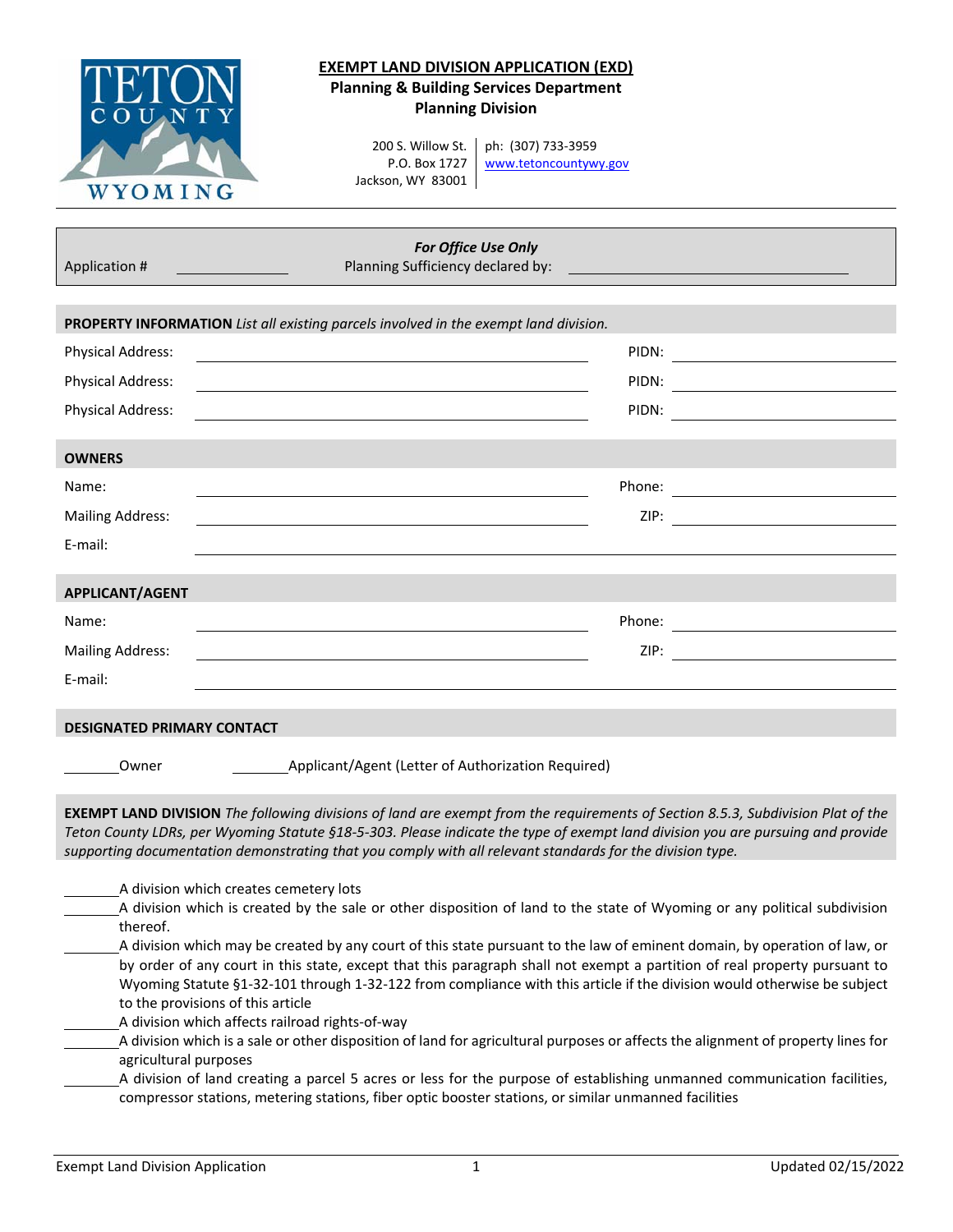The sale or other disposition of land where the parcels involved are 35 acres or larger, subject to the following requirements:

Ingress and egress and utility easements are provided to each parcel by binding and recordable easements of not less than 40 feet in width to a public road, or

Grantee or transferee specifically waives the above requirement in a binding and recordable document.

A division of land made outside of a platted subdivision for the purpose of a single gift or sale to a member of the landowner's immediate family, subject to the following requirements:

## **Please attach relevant documentation demonstrating compliance with each requirement. If a standard is not applicable to your situation, simply write "N/A."**

- The grantee is a member of the immediate family, limited to any person who is a natural or adopted child, stepchild, spouse, sibling, grandchild, grandparent, or parent of the landowner.
	- The purpose of the division is to provide for the housing, business or agricultural needs of the grantee.
- The land shall have been titled in the name of the grantor for a period of not less than 10 years prior to the division and parcels created under this paragraph shall be titled in the name of the immediate family member for whom the division is made for a period of not less than 5 years unless such parcels are subject to involuntary transfer including, but not limited to, foreclosure, death, judicial sale, condemnation or bankruptcy.
- No parcel smaller than 5 acres created under this paragraph shall be further divided except in compliance with Section 8.5.3 of the LDRs.
	- Where the landowner is a corporation and 80% of the shares are held by individuals related by blood or marriage, the sale or gift may be made subject to the provisions of this Section to an immediate family member of any shareholder who has owned at least 5% of the outstanding shares for at least 5 years continuously before the date of the sale or gift.

SUBMITTAL REQUIREMENTS Please ensure all submittal requirements are included. The Planning Department will not hold or *process incomplete applications.*

- **Electronic Submittal** A complete digital file of the application with attachments/plans.
	- **\_\_\_\_\_\_\_ Hard Copy Submittal** A complete printed file of the application with attachments/plans.
- **Notarized Letter of Authorization** A notarized letter of consent from the landowner is required if the applicant is not the owner. Please see the Letter of Authorization template in the Administrative Manual for a sample.
- **Corporations and Partnerships** If the owner is a partnership or corporation, proof that the owner can sign on behalf of the partnership or corporation.
- **Copies of Documents to be Recorded** Please attach copies of deeds, records of survey, contracts for deeds, maps or other instruments that will be recorded with the County Clerk to accomplish the proposed division.
- **Map of Survey with Certificate of Acknowledgement** A map of survey with certificate of acknowledged by all owners of record stating that the division is exempted from review as a subdivision under *Wyoming Statute §18‐5‐303.*
- **Additional Documentation** Documents required regarding divisions of land equal to or larger than 35 acres or divisions outside of a platted subdivision for the purpose of a gift or sale to a family member. See above requirements.

RECORDATION Upon determination by the Planning Department that the claimed exemption is exempt, the Planning Director will acknowledge the division on a separate certificate that will be provided to you within seven days of Sufficiency. The applicant is responsible for recording the certificate and all other instruments, maps or documents with the County Clerk in order to complete *the exempt land division.*

NOTICE Review and acknowledgement of an Exempt Land Division serves solely as confirmation that the proposed division meets the exemption criteria outlined in Wyoming Statute §18-5-303, based on the information and acknowledgements provided by the applicant. Acknowledgement of an Exempt Land Division by the Planning Director does not constitute review of the proposed division for compliance with any other applicable standards of the Teton County Land Development Regulations and Teton County Resolutions, nor does it approve or guarantee any future development on the subject property. Future development will be *subject to review for compliance with the Land Development Regulations.*